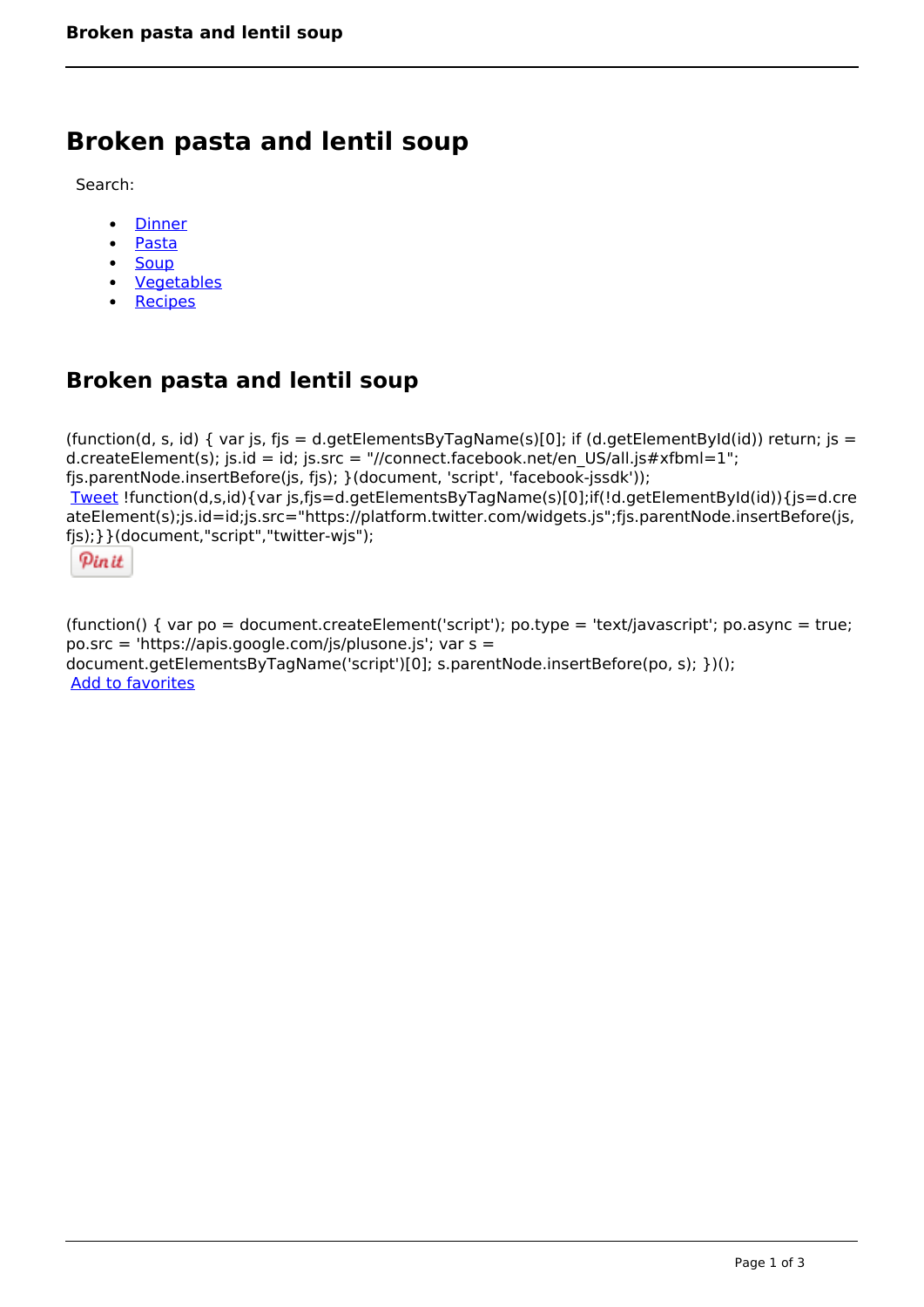

Rate this recipe

3 people are cooking this [Count me in](https://www.naturalhealthmag.com.au/flag/flag/favorites/1456?destination=printpdf%2F1456&token=e735b31a9c319b442c3dde4407275903)

The art of classic Italian cooking is in keeping things simple and allowing each element of a dish to shine on the plate.

### **Ingredients** (serves 4)

- 3 tbsp extra virgin olive oil, plus extra for drizzling
- 3 golden shallots or 1 medium onion, roughly chopped
- 1 celery stick, thinly sliced
- 1 carrot, chopped
- 2 cm thick slice of [pancetta](http://www.naturalhealthmag.com.au/nourish/chicken-and-pancetta-meatballs-kale-broth) or speck, cut into cubes
- 1 cup (220 g) puy [lentils,](http://www.naturalhealthmag.com.au/nourish/green-lentils-beetroot-walnuts-and-goats-cheese) rinsed under cold water
- 1 piece pecorino or parmigiano rind
- 1–2 sprigs thyme, plus extra leave to garnish
- 3 cups (750 ml) vegetable or chicken stock, plus extra if needed
- Salt flakes and freshly ground black pepper
- 170 g broken pasta (or use a small pasta such as ditalini or risoni)
- 2–3 cups (500–750 ml boiling water
- Hot [chillies,](http://www.naturalhealthmag.com.au/nourish/lamb-noodle-salad-chilli-and-mint) to serve (optional)

#### **Method**